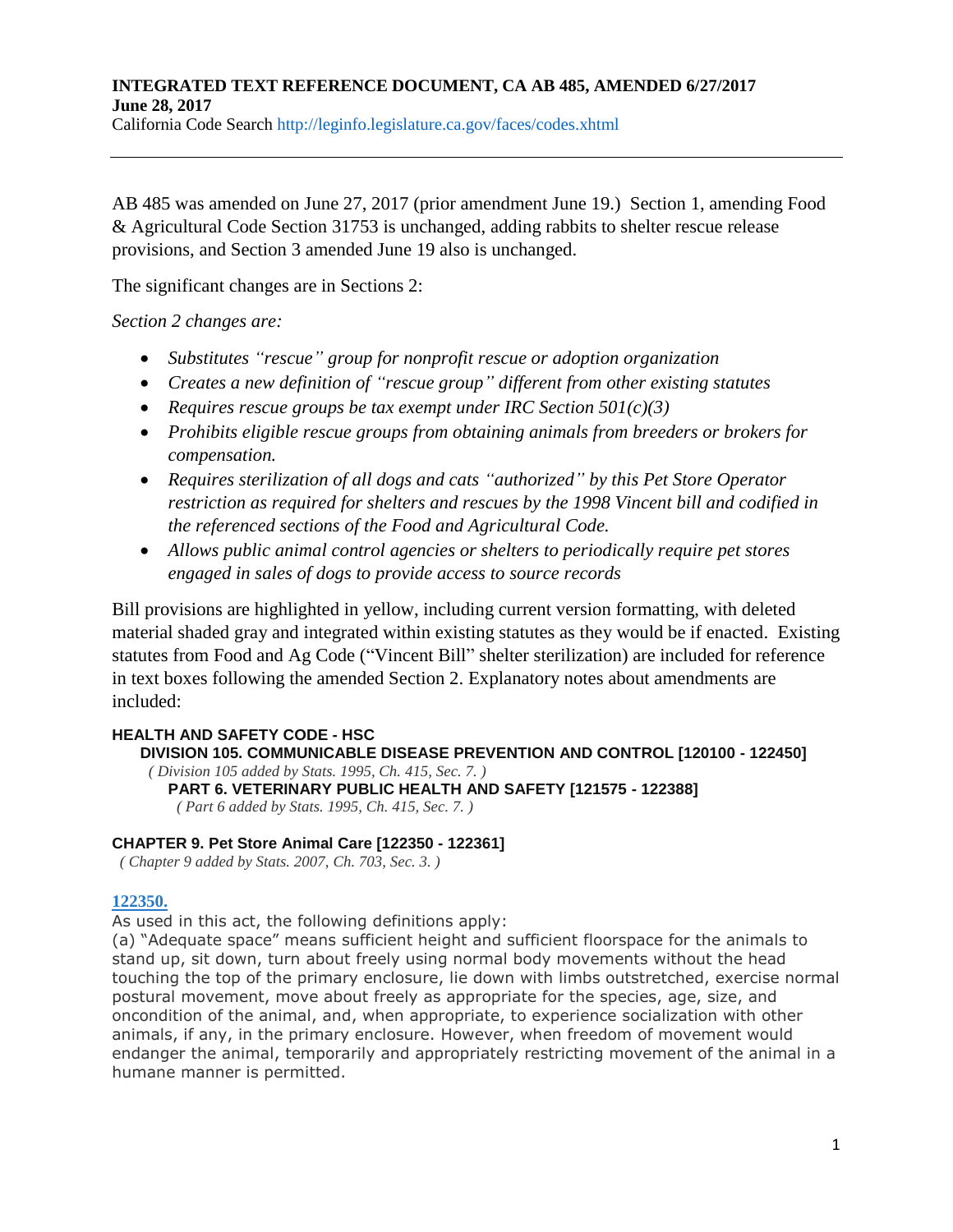California Code Search http://leginfo.legislature.ca.gov/faces/codes.xhtml

(b) "Animal" means any nonhuman vertebrate species housed, offered for sale or adoption, or both, in the pet store, including, but not limited to, mammals, birds, reptiles, amphibians, fish, and also invertebrates housed, sold, or adopted as pets.

(c) "Disposition" means the transfer of an animal from a pet store to another location, including the sale or adoption of the animal, the return of the animal to the person who supplied the animal to the pet store, or removal from the pet store of an animal that is deceased for any reason, including euthanasia.

(d) "Enrichment" means providing objects or activities, appropriate to the needs of the species, as well as the age, size, and condition of the animal, that stimulate the animal and promote the animal's well-being.

(e) "Euthanasia" or "euthanize" means the humane destruction of an animal in compliance with the requirements set forth in paragraph (5) of subdivision (b) of Section 122354.

(f) "Impervious to moisture" means a surface that prevents the absorption of fluids and that can be thoroughly and repeatedly sanitized, will not retain odors, and from which fluids bead up and run off or can be removed without being absorbed into the surface material. (g) "Intact" means an animal that retains its sexual organs or ability to procreate and has not been sterilized.

(h) "Person" means an individual, partnership, firm, joint-stock company, corporation, association, trust, estate, or other legal entity.

(i) "Pet store" means a retail establishment open to the public and selling or offering for sale animals, including, but not limited to, animals for use as pets or animals intended as food for other animals. "Pet store" does not include a retail establishment open to the public and selling or offering for sale animals to agricultural operations for purposes that are directly related to the raising of livestock or poultry on a farm or ranch. A person who sells, exchanges, or otherwise transfers only animals that were bred or raised, or both, by the person, or sells or otherwise transfers only animals kept primarily for reproduction, shall be considered a breeder and not a pet store.

(j) "Pet store operator" or "operator" means a person who owns or operates a pet store, or both.

(k) "Primary enclosure" means a structure used to immediately restrict an animal or animals to a limited amount of space, such as a room, pen, cage, aquarium, terrarium, habitat compartment, or hutch, where the animal or animals reside until their sale, transfer, or other disposition.

(l) "Rodent" means an animal of the order Rodentia, such as a guinea pig, rat, mouse, chinchilla, or hamster.

(m) "Sanitize" means to make physically clean and to destroy, to the extent practical, agents injurious to health.

(n) "Temporary enclosure" means a confined space used by the pet store to house an animal when the animal is not in its primary enclosure for a period not to exceed four consecutive hours. The temporary enclosure shall allow the animals to stand up, lie down, and turn around. An enclosure used by the pet store to house an animal for longer than four consecutive hours shall meet the requirements of a primary enclosure.

(o) "Time of sale" means the calendar date the retail purchaser removes the animal from the premises of the pet store following the retail sale of that animal.

(p) "Transfer" means the release of an animal by its owner to another person by sale, gift, adoption, or other disposition, including the exchange of animals between pet stores.

(q) "Veterinary treatment" means treatment by or at the direction of a California-licensed veterinarian.

*(Amended by Stats. 2009, Ch. 446, Sec. 1. Effective January 1, 2010.)*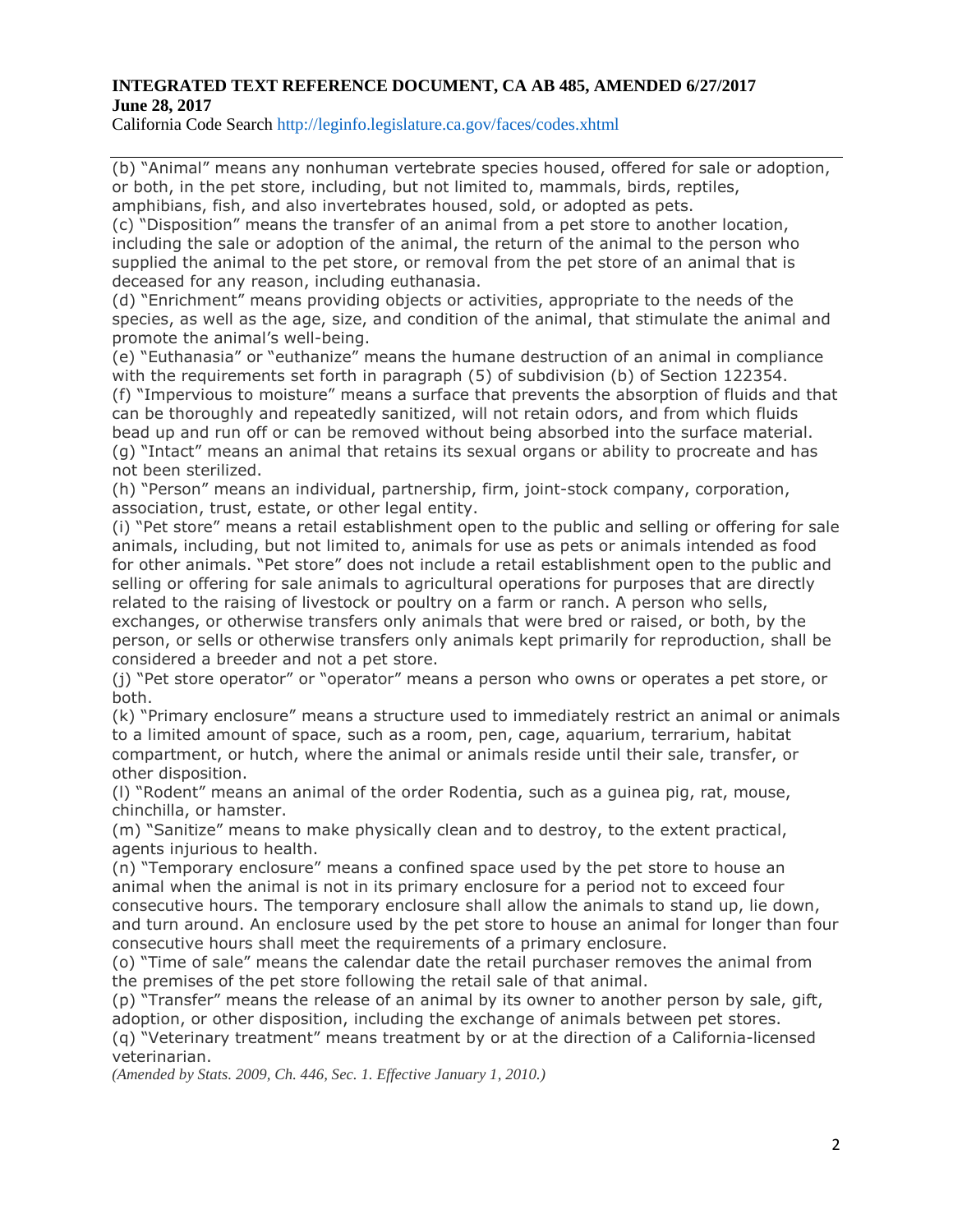California Code Search http://leginfo.legislature.ca.gov/faces/codes.xhtml

# **[122351.](javascript:submitCodesValues()**

Each pet store operator shall be responsible for all of the following:

(a) Maintaining the entire pet store facility in good repair.

(b) Restricting the entry of pests from outside, ensuring the containment of animals within the pet store, and, in the event that animals escape, being responsible for reporting this fact, as necessary, to local authorities and making reasonable efforts to capture the animals that have escaped.

(c) Ensuring that the pet store's interior building surfaces, including walls and floors, are constructed in a manner that permits them to be readily cleaned and maintained.

(d) Uniformly distributing light, by natural or artificial means, in a manner that permits routine inspection and cleaning, and the proper care and maintenance of the animals. (e) When dog or cat grooming services are offered by a pet store, separating the grooming work area from the store's primary animal enclosures, animal food storage areas, and isolation areas for housing sick animals. The grooming area shall be cleaned and maintained at least once daily.

(f) With respect to dogs, complying with all of the requirements of Section 122155. Sections 122356 and 122358 do not apply to a violation of Section 122155.

(Added by Stats. 2007, Ch. 703, Sec. 3. Effective January 1, 2008. Section operative January 1, 2009, pursuant to *Section 122361.)*

# **[122352.](javascript:submitCodesValues()**

(a) Primary enclosures shall comply with all of the following structural standards:

(1) Primary and temporary enclosures shall be structurally sound and maintained in good repair to protect the animals from injury, to contain the animals, to keep other animals out, and to promote the health and well-being of the enclosed animals. Primary enclosures shall be constructed so they can be routinely maintained to allow animals to stay clean.

(2) The floor of the primary enclosure shall be constructed to prevent injury. A solid surface, platform, or shelf shall be provided when a grid-flooring system is used.

(3) Primary enclosures shall be constructed of materials that are impervious to moisture and can be sanitized.

(4) All primary enclosures shall provide adequate space for the animal or animals housed in the enclosure.

(5) Each primary enclosure shall provide animals with an enrichment device or devices appropriate for the species, age, size, and condition of the animal.

(b) In addition to the requirements set forth in subdivision (a), primary enclosures for cats shall provide an elevated platform as appropriate for the size of the cat.

(c) In addition to the requirements set forth in subdivision (a), primary enclosures for birds shall be designed to ensure all of the following:

(1) A bird can fully extend both of its wings at the same time without contacting the sides of the enclosure.

(2) Perches are provided in a diameter that is appropriate for the species, age, size, and condition of the bird, and for the size of the enclosure.

(3) There is sufficient space to enable each bird to fully extend its wings in every direction while all birds are simultaneously perched.

(d) Primary enclosures for prey species shall be located where they cannot be directly seen by predator animals for that species.

(Added by Stats, 2007, Ch. 703, Sec. 3, Effective January 1, 2008, Section operative January 1, 2009, pursuant to *Section 122361.)*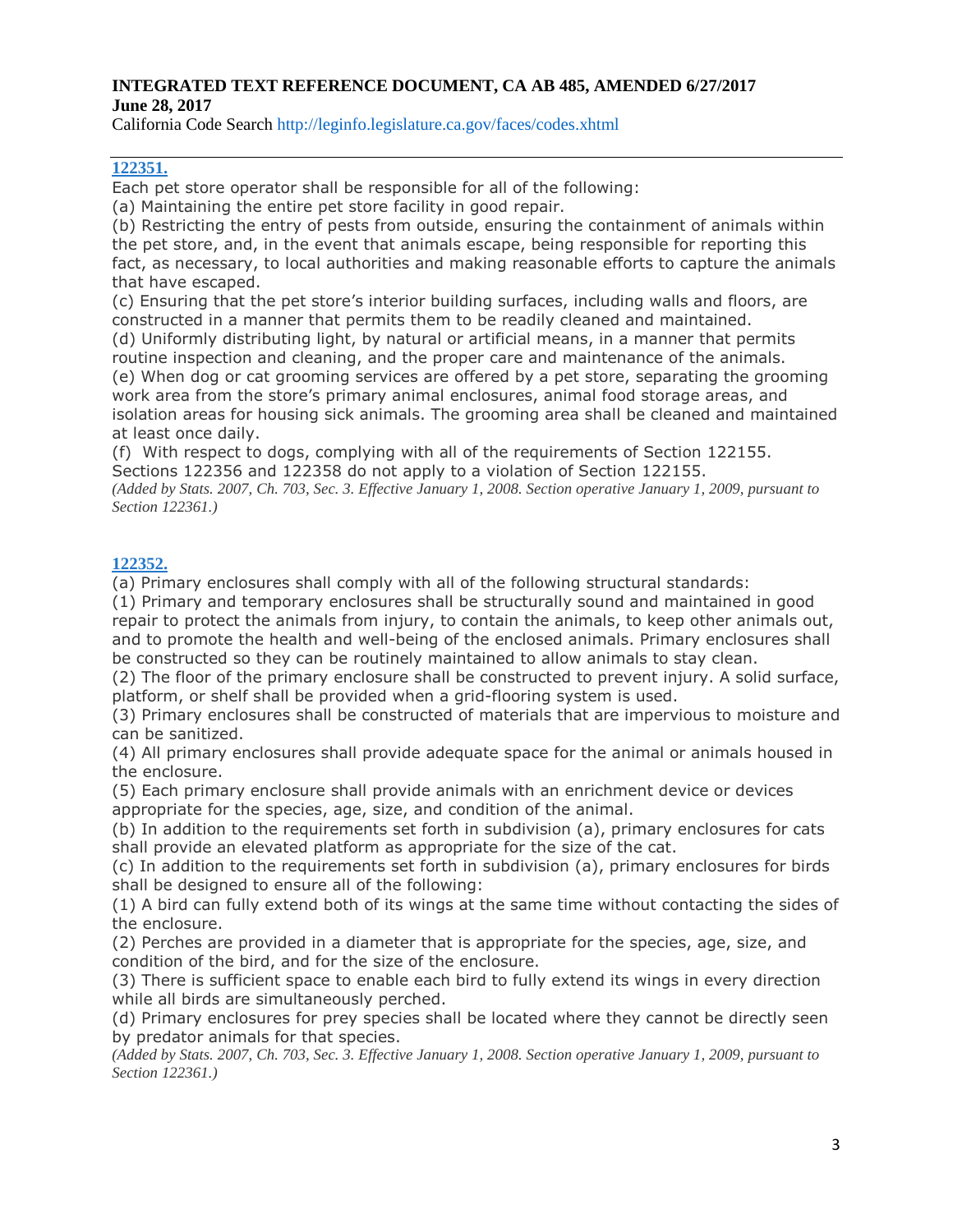California Code Search http://leginfo.legislature.ca.gov/faces/codes.xhtml

### **[122353.](javascript:submitCodesValues()**

(a) When a primary or temporary enclosure is being cleaned in a manner, or with a substance, that is or may be harmful to the animals within the enclosure, those animals shall be removed from the enclosure.

(b) Primary enclosures shall be observed at least once daily, and animal and food wastes, used bedding, debris, and any other organic wastes shall be removed as necessary to prevent contamination of the animals and to reduce disease hazards and odors.

(c) Pest control measures shall be implemented to effectively control infestation of vermin, insects, or other pests.

(Added by Stats. 2007, Ch. 703, Sec. 3. Effective January 1, 2008. Section operative January 1, 2009, pursuant to *Section 122361.)*

#### **[122354.](javascript:submitCodesValues()**

(a) The pet store operator or at least one of his or her employees shall be present in the store at least once daily, regardless of whether the store is open, for care and maintenance of the animals in the pet store.

(b) A pet store operator shall comply with the following animal care requirements:

(1) House only compatible animals in the same enclosure.

(2) Observe each animal at regular intervals, at least once a day, in order to recognize and evaluate general symptoms of sickness, injury, or abnormal behavior.

(3) Take reasonable measures to house intact mammals that have reached sexual maturity in a manner to prevent unplanned reproduction.

(4) (A) Maintain and abide by written animal husbandry procedures that address animal care, management and safe handling, disease prevention and control, routine care, preventative care, emergency care, veterinary treatment, euthanasia, and disaster planning, evacuation, and recovery that is applicable to the location of the pet store. These procedures shall be reviewed with employees who provide animal care and shall be present, in writing, either electronically or physically, in the store and made available to all store employees.

(B) Sections 122356 and 122358 do not apply to subparagraph (A) where there are other local, state, or federal laws that apply to those procedures.

(5) (A) If there is a determination that an animal may need to be euthanized, ensure that veterinary treatment is provided without delay.

(B) Notwithstanding subparagraph (A), a rodent or rabbit intended as food for another animal may be destroyed by a pet store operator or an employee of a pet store only if the animal is euthanized by a method that is performed in a humane manner, appropriate for the species, authorized by state law, and in compliance with the American Veterinary Medical Association (AVMA) Guidelines on Euthanasia, dated June 2007, published by the AVMA.

(C) The euthanasia performed pursuant to subparagraph (B) may be performed by a pet store operator or an employee of a pet store only if a California-licensed veterinarian has certified, in writing, that the pet store operator or employee is properly trained and proficient in performing the method of euthanasia on that particular species. The certification shall be valid for a period of not more than three years, and may be recertified for additional periods of three years. Each certification of a pet store operator or employee shall be retained by the pet store for three years, unless a longer period is otherwise required under state law. The certification shall be made available, upon request, to

appropriate law enforcement officers exercising authority pursuant to Section 122356.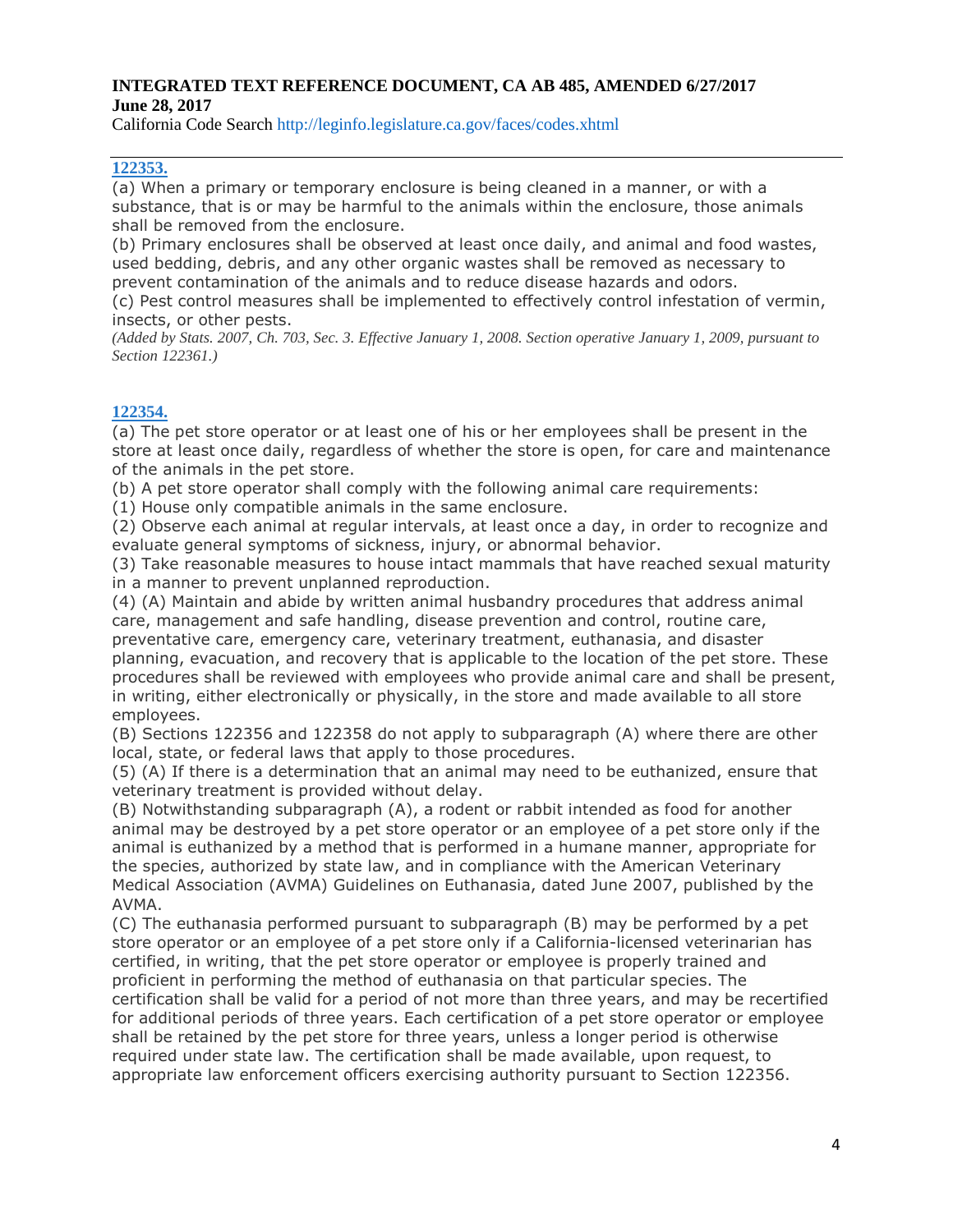California Code Search http://leginfo.legislature.ca.gov/faces/codes.xhtml

(D) It is the responsibility of the pet store operator to ensure that euthanasia is performed in compliance with this section.

(E) Subparagraphs (A) to (D), inclusive, shall be implemented in a manner consistent with California law and in accordance with Chapter 11 (commencing with Section 4800) of Division 2 of the Business and Professions Code.

(6) Isolate and not offer for sale those animals that have or are suspected of having a contagious condition. This paragraph shall not apply to those animals that are effectively isolated by their primary enclosure, including, but not limited to, fish, provided that a sign is posted on the enclosure that indicates that these animals are not for sale, or otherwise marked in a manner to prevent their sale to customers during their treatment for the contagious condition.

(7) Have a documented program of routine care, preventative care, emergency care, disease control and prevention, and veterinary treatment and euthanasia, as outlined in paragraph (5), that is established and maintained by the pet store in consultation with a licensed veterinarian employed by the pet store or a California-licensed veterinarian, to ensure adherence to the program with respect to each animal. The program shall also include a documented onsite visit to the pet store premises by a California-licensed veterinarian at least once a year.

(8) Ensure that each diseased, ill, or injured animal is evaluated and treated without delay. If necessary for the humane care and treatment of the animal, the animal shall be provided with veterinary treatment without delay.

(9) In the event of a natural disaster, an emergency evacuation, or other similar occurrence, the humane care and treatment of each animal is provided for, as required by this chapter, to the extent access to the animal is reasonably available.

(c) Subdivisions (a) and (b) shall be implemented to the extent consistent with California law.

*(Amended by Stats. 2009, Ch. 446, Sec. 2. Effective January 1, 2010.)*

# **AB 485, amended June 27, 2017 - SEC. 2, changes from June 19 amendments.**

#### **122354.5.**

(a) A pet store operator shall not sell a live dog, cat, or rabbit in a pet store unless the dog, cat, or rabbit was obtained from a public animal control agency or shelter, society for the prevention of cruelty to animals shelter, humane society shelter, or nonprofit, as defined in Section 501(c)(3) of the Internal Revenue Code, animal rescue or adoption organization *rescue group* that is in a cooperative agreement with at least one private or public shelter pursuant to Section 31108, 31752, or 31753 of the Food and Agricultural Code.

(b) All sales of dogs and cats authorized by this section shall be in compliance with paragraph (1) of subdivision (a) of Section 30503 of, subdivision (b) of Section 30520 of, paragraph (1) of subdivision (a) *of Section 31751.3 of, and subdivision (b) of Section 31760 of, the Food and Agricultural Code.*

#### $\bigoplus$

*(c)* Each pet store shall maintain records sufficient to document the source of each dog, cat, or rabbit the pet store sells or provides space for, for at least one year. Additionally, each pet store shall post, in a conspicuous location on the cage or enclosure of each animal, a sign listing the name of the public animal control agency or shelter, society for the prevention of cruelty to animals shelter, humane society shelter, or nonprofit from which each dog, cat, or rabbit was obtained. *Public animal control agencies or shelters may periodically require pet stores engaged in sales of dogs to provide access to these records.*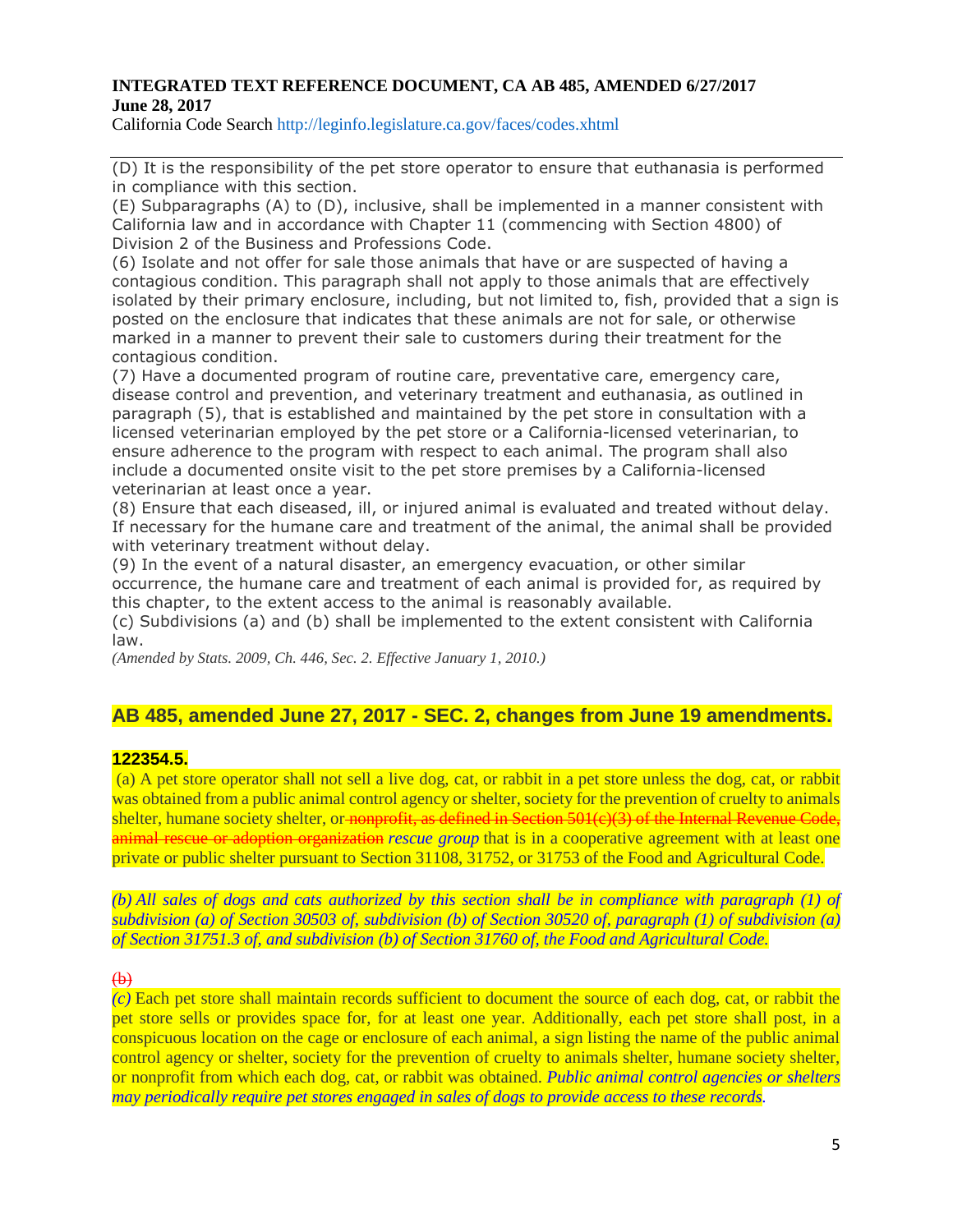California Code Search http://leginfo.legislature.ca.gov/faces/codes.xhtml

# $\overline{e}$

*(d)* A pet store operator who violates this section shall be subject to a civil penalty of five hundred dollars (\$500). Each animal offered for sale in violation of this section shall constitute a separate violation.

(e) For purposes of this section, a "rescue group" is an organization that is tax exempt under Section *501(c)(3) of the Internal Revenue Code, and that does not obtain animals from breeders or brokers for compensation.*

 $\overline{4}$ 

*(f)* This section does not prohibit a local governing body from adopting requirements that are more protective of animal welfare than those set forth in this section.

(e)

*(g)* This section shall become operative on July 1, 2018.

# **THE FOLLOWING CODE SECTIONS REFERENCED IN SUBSECTION (b) ABOVE**

# **FOOD AND AGRICULTURAL CODE - FAC**

**DIVISION 14. REGULATION AND LICENSING OF DOGS [30501 - 31683]**

*( Division 14 enacted by Stats. 1967, Ch. 15. )*

# **CHAPTER 1. General Provisions [30501 - 30504]**

*( Chapter 1 enacted by Stats. 1967, Ch. 15. )*

# **[30503.](javascript:submitCodesValues()**

**(a) (1) Except as otherwise provided in subdivision (b), no public animal control agency or shelter, society for the prevention of cruelty to animals shelter, humane society shelter, or rescue group shall sell or give away to a new owner any dog that has not been spayed or neutered.**

(2) For the purposes of this section a "rescue group" is a for-profit or not-for-profit entity, or a collaboration of individuals with at least one of its purposes being the sale or placement of dogs that have been removed from a public animal control agency or shelter, society for the prevention of cruelty to animals shelter, or humane shelter or that have been previously owned by any person other than the original breeder of that dog.

(b) (1) If a veterinarian licensed to practice veterinary medicine in this state certifies that a dog is too sick or injured to be spayed or neutered, or that it would otherwise be detrimental to the health of the dog to be spayed or neutered, the adopter or purchaser shall pay the public animal control agency or shelter, society for the prevention of cruelty to animals shelter, humane society shelter, or rescue group a deposit of not less than forty dollars (\$40), and not more than seventy-five dollars (\$75).

(2) The entity shall establish the amount of the deposit at the level it determines is necessary to encourage the spaying or neutering of dogs.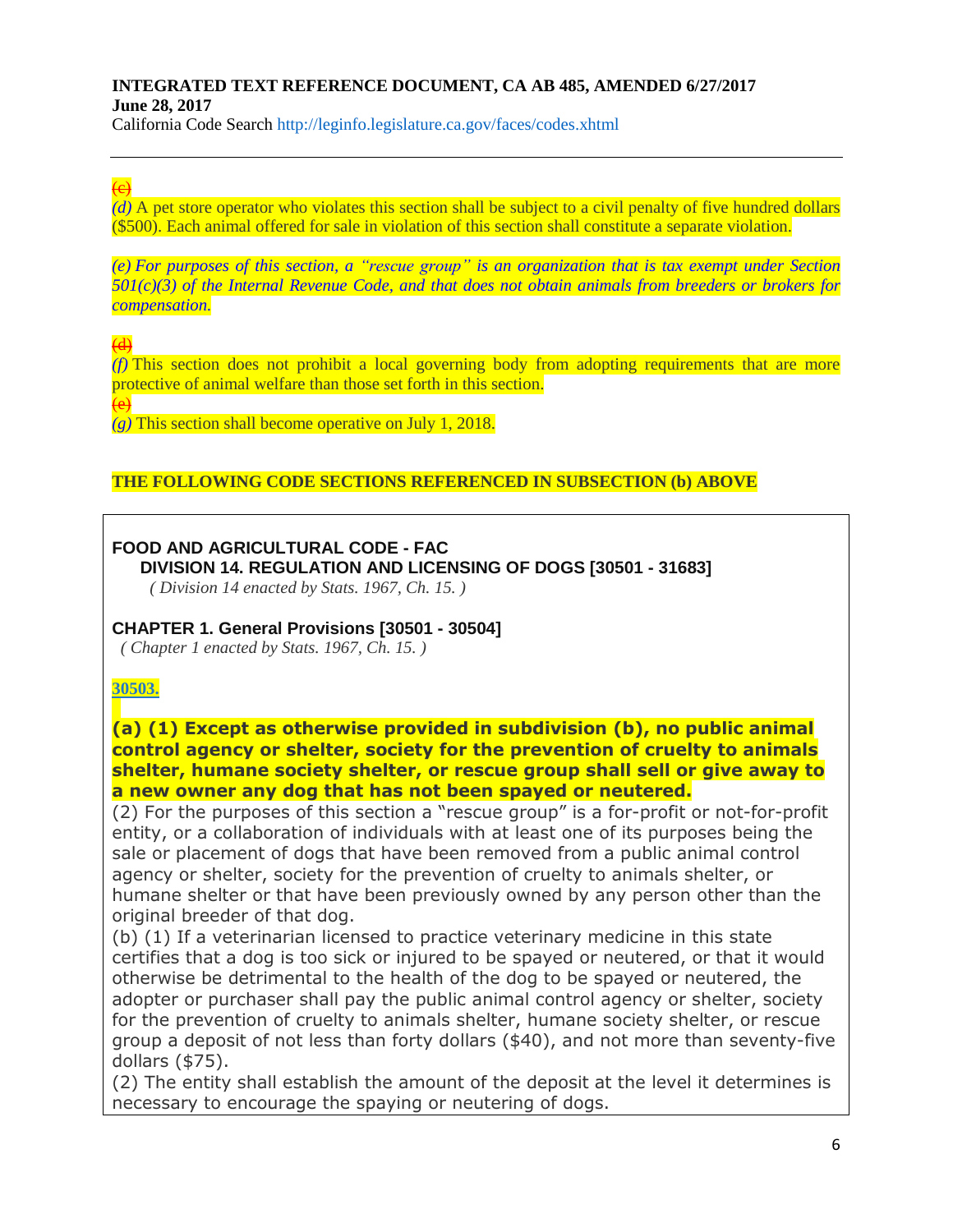California Code Search http://leginfo.legislature.ca.gov/faces/codes.xhtml

(3) The deposit shall be temporary, and shall only be retained until the dog is healthy enough to be spayed or neutered, as certified by a veterinarian licensed to practice veterinary medicine in this state.

(4) The dog shall be spayed or neutered within 14 business days of that certification.

(5) The adopter or purchaser shall obtain written proof of spaying or neutering from the veterinarian performing the operation.

(6) If the adopter or purchaser presents proof of spaying or neutering to the entity from which the dog was obtained within 30 business days of obtaining the proof, the adopter or purchaser shall receive a full refund of the deposit.

(c) Public animal control agencies or shelters, society for the prevention of cruelty to animals shelters, humane society shelters, and rescue groups may enter into cooperative agreements with each other and with veterinarians in lieu of requiring spaying and neutering deposits to carry out this section.

(d) Any funds from unclaimed deposits made pursuant to this section, as it read on January 1, 1999, and any funds from deposits that are unclaimed after January 1, 2000, may be expended only for programs to spay or neuter dogs and cats,

including agreements with a society for the prevention of cruelty to animals or a humane society or licensed veterinarian to operate a program to spay or neuter dogs and cats.

(e) This section only applies to a county that has a population exceeding 100,000 persons as of January 1, 2000, and to cities within that county.

(Amended (as amended by Stats. 1998, Ch. 747, Sec. 2) by Stats. 2004, Ch. 253, Sec. 1. Effective January 1, 2005.

# **FOOD AND AGRICULTURAL CODE - FAC DIVISION 14. REGULATION AND LICENSING OF DOGS [30501 - 31683]**

*( Division 14 enacted by Stats. 1967, Ch. 15. )*

# **CHAPTER 1.5. Special Provisions Applicable to Counties With a Population of Less Than 100,000 Persons [30520 - 30525]**

*( Chapter 1.5 added by Stats. 1998, Ch. 747, Sec. 3. )*

# **[30520.](javascript:submitCodesValues()**

(a) This chapter only applies to a county that has a population of less than 100,000 persons as of January 1, 2000, and to cities within that county. A county whose population exceeds 100,000 persons in a year subsequent to January 1, 2000, shall be subject to Chapter 1 (commencing with Section 30501) commencing on January 1 of the year immediately following the year in which the population of that county exceeds 100,000 persons.

**(b) Except as otherwise provided in this chapter, no public animal control agency or shelter, society for the prevention of cruelty to animals shelter, humane society shelter, or rescue group shall sell or give away any dog that has not been spayed or neutered.**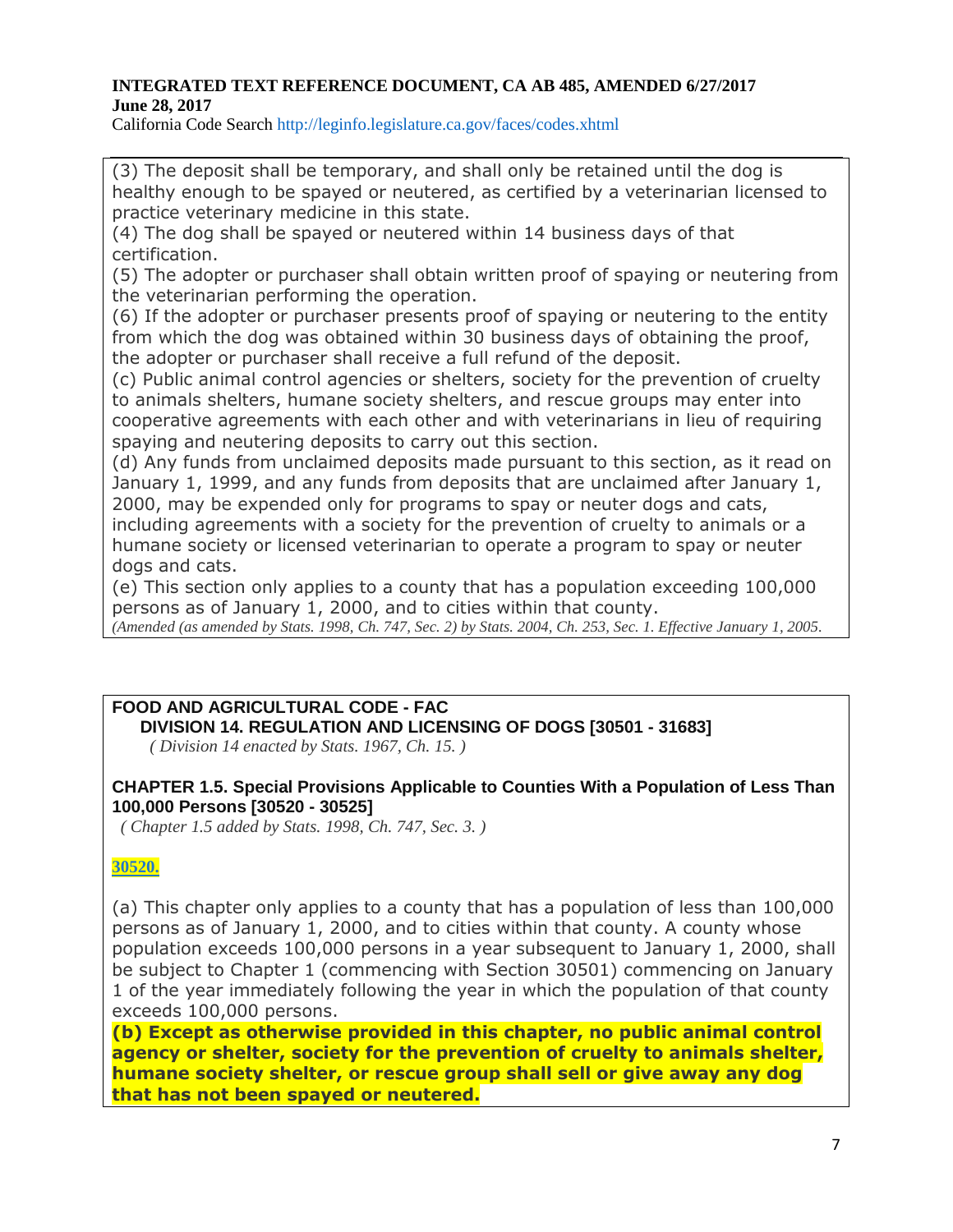California Code Search http://leginfo.legislature.ca.gov/faces/codes.xhtml

(c) A public animal control agency or shelter, society for the prevention of cruelty to animals shelter, humane society shelter, or rescue group may not transfer to a new owner a dog that has not been spayed or neutered, except as provided in subdivision (d).

(d) A public animal control agency or shelter, society for the prevention of cruelty to animals shelter, humane society shelter, or rescue group may transfer to a new owner a dog that has not been spayed or neutered only if the animal shelter does both of the following:

(1) Requires a written agreement, executed by the recipient, acknowledging the dog is not spayed or neutered and the recipient agrees in writing to be responsible for ensuring the dog will be spayed or neutered within 30 business days after the agreement is signed.

(2) Receives from the recipient a sterilization deposit of not less than forty dollars (\$40) and not more than seventy-five dollars (\$75), the terms of which are part of the written agreement executed by the recipient under this section.

(e) Public animal control agencies or shelters, society for the prevention of cruelty to animals shelters, humane society shelters, and rescue groups may enter into cooperative agreements with each other and with veterinarians in lieu of requiring spaying and neutering deposits to carry out this section.

(Added by Stats. 1998, Ch. 747, Sec. 3. Effective January 1, 1999. Operative January 1, 2000, by Sec. 9 of Ch. 747.)

**FOOD AND AGRICULTURAL CODE - FAC DIVISION 14.5. REGULATION OF CATS [31751 - 31765]**

*( Division 14.5 added by Stats. 1970, Ch. 1303. )*

# **CHAPTER 1. Regulation of Cats Generally [31751 - 31754]**

*( Chapter 1 heading added by Stats. 1998, Ch. 747, Sec. 5. )*

# **[31751.](javascript:submitCodesValues()**

For the purposes of this division, each member of a litter of kittens, weaned or unweaned, shall be treated as an individual animal. *(Amended by Stats. 2004, Ch. 253, Sec. 6. Effective January 1, 2005.)*

# **[31751.3.](javascript:submitCodesValues()**

**(a) (1) Except as otherwise provided in subdivision (b), no public animal control agency or shelter, society for the prevention of cruelty to animals shelter, humane society shelter, or rescue group shall sell or give away to a new owner any cat that has not been spayed or neutered.**

(2) For the purposes of this section, a "rescue group" is a for-profit or not-for-profit entity, or a collaboration of individuals with at least one of its purposes being the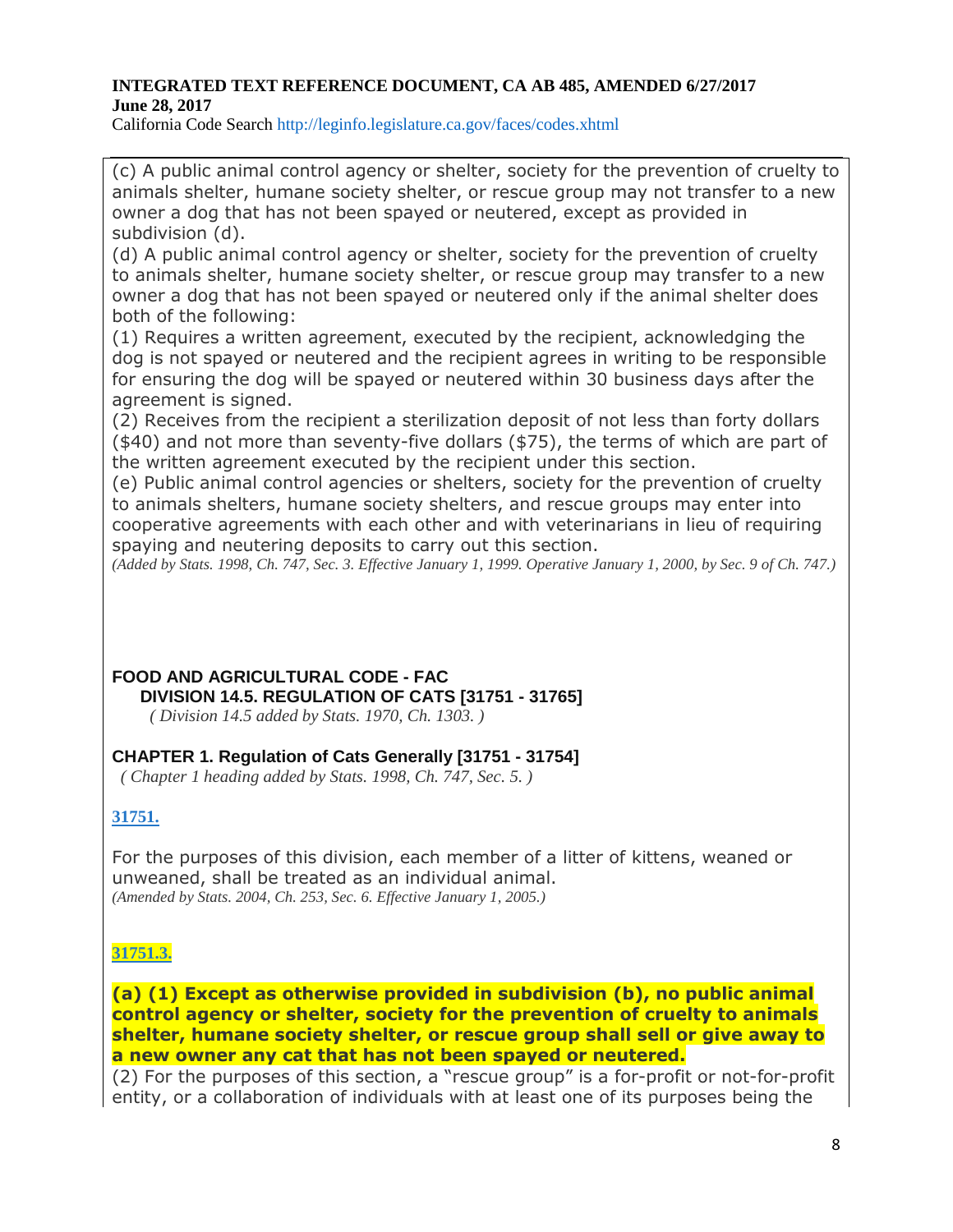California Code Search http://leginfo.legislature.ca.gov/faces/codes.xhtml

sale or placement of cats that have been removed from a public animal control agency or shelter, society for the prevention of cruelty to animals shelter, or humane shelter or that have been previously owned by any person other than the original breeder of that cat.

(b) (1) If a veterinarian licensed to practice veterinary medicine in this state certifies that a cat is too sick or injured to be spayed or neutered, or that it would otherwise be detrimental to the health of the cat to be spayed or neutered, the adopter or purchaser shall pay the public animal control agency or shelter, society for the prevention of cruelty to animals shelter, humane society shelter, or rescue group a deposit of not less than forty dollars (\$40), and not more than seventy-five dollars (\$75).

(2) The entity shall establish the amount of the deposit at the level it determines is necessary to encourage the spaying or neutering of cats.

(3) The deposit shall be temporary, and shall only be retained until the cat is healthy enough to be spayed or neutered, as certified by a veterinarian licensed to practice veterinary medicine in this state.

(4) The cat shall be spayed or neutered within 14 business days of that certification.

(5) The adopter or purchaser shall obtain written proof of spaying or neutering from the veterinarian performing the operation.

(6) If the adopter or purchaser presents proof of spaying or neutering to the entity from which the cat was obtained within 30 business days of obtaining the proof, the adopter or purchaser shall receive a full refund of the deposit.

(c) Public animal control agencies or shelters, society for the prevention of cruelty to animals shelters, humane society shelters, and rescue groups may enter into cooperative agreements with each other and with veterinarians in lieu of requiring spaying and neutering deposits to carry out this section.

(d) Any funds from unclaimed deposits made pursuant to this section, as it read on January 1, 1999, and any funds from deposits unclaimed after January 1, 2000, may be expended only for programs to spay or neuter cats and dogs, including agreements with a society for the prevention of cruelty to animals or a humane society or licensed veterinarian, to operate a program to spay or neuter cats and dogs.

(e) This section only applies to a county that has a population exceeding 100,000 persons as of January 1, 2000, and to cities within that county.

(Amended (as added by Stats. 1998, Ch. 747, Sec. 6) by Stats. 2004, Ch. 253, Sec. 7. Effective January 1, 2005.)

# **FOOD AND AGRICULTURAL CODE - FAC DIVISION 14.5. REGULATION OF CATS [31751 - 31765]**

*( Division 14.5 added by Stats. 1970, Ch. 1303. )*

# **CHAPTER 2. Special Provisions Applicable to Counties With a Population of Less Than 100,000 Persons [31760 - 31765]**

*( Chapter 2 added by Stats. 1998, Ch. 747, Sec. 8. )*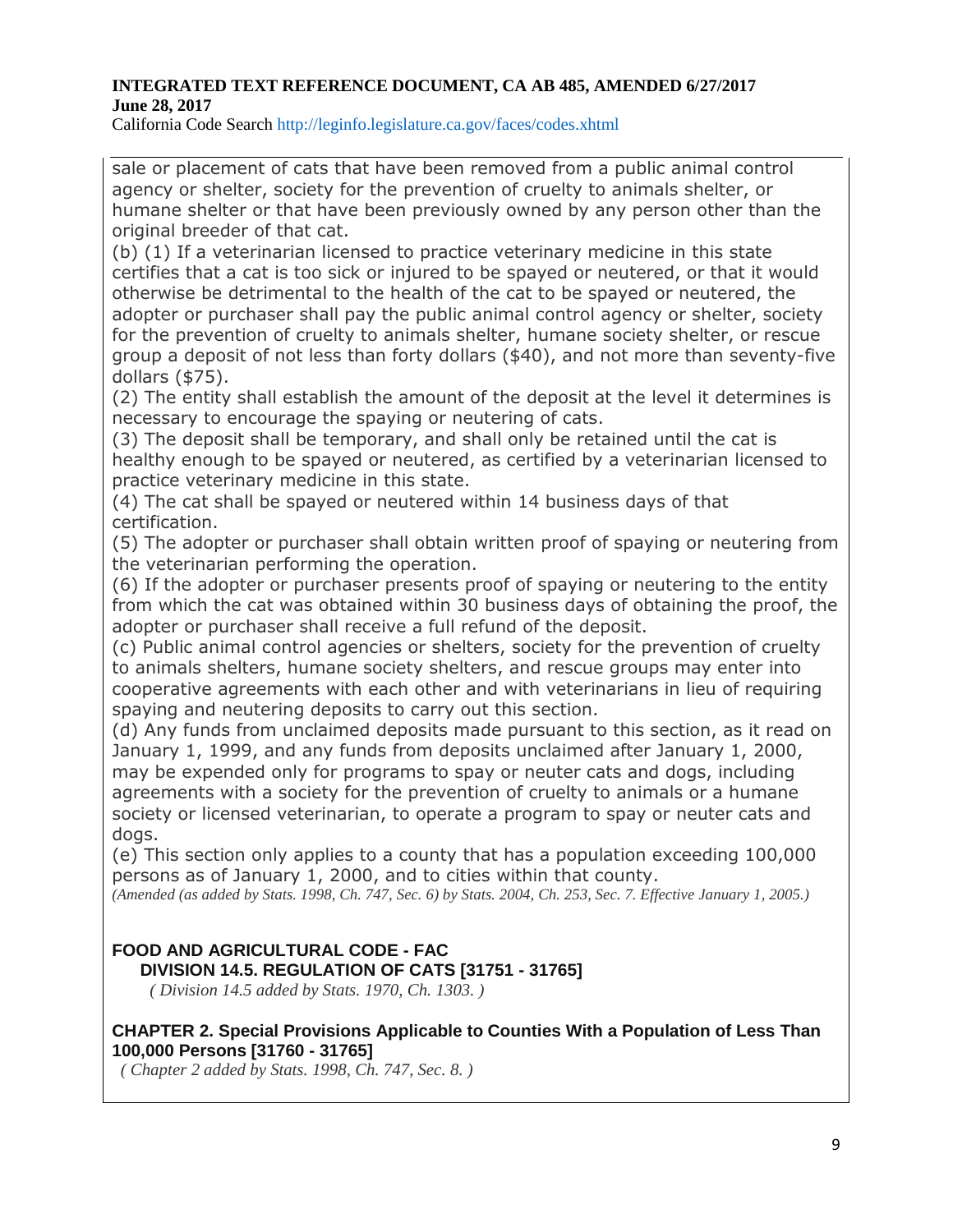California Code Search http://leginfo.legislature.ca.gov/faces/codes.xhtml

# **[31760.](javascript:submitCodesValues()**

(a) This chapter only applies to a county that has a population of less than 100,000 persons as of January 1, 2000, and to cities within that county. A county whose population exceeds 100,000 persons in a year subsequent to January 1, 2000, shall be subject to Chapter 1 (commencing with Section 31751) commencing on January 1 of the year immediately following the year in which the population of that county exceeds 100,000 persons.

# **(b) Except as otherwise provided in this chapter, no public animal control agency or shelter, society for the prevention of cruelty to animals shelter, humane society shelter, or rescue group shall sell or give away any cat that has not been spayed or neutered.**

(c) A public animal control agency or shelter, society for the prevention of cruelty to animals shelter, humane society shelter, or rescue group may not transfer to a new owner a cat that has not been spayed or neutered, except as provided in subdivision (d).

(d) A public animal control agency or shelter, society for the prevention of cruelty to animals shelter, humane society shelter, or rescue group may transfer to a new owner a cat that has not been spayed or neutered only if the public animal control agency or shelter, society for the prevention of cruelty to animals shelter, humane society shelter, or rescue group does both of the following:

(1) Requires a written agreement, executed by the recipient, acknowledging the cat is not spayed or neutered and the recipient agrees in writing to be responsible for ensuring the cat will be spayed or neutered within 30 business days after the agreement is signed.

(2) Receives from the recipient a sterilization deposit of not less than forty dollars (\$40) and not more than seventy-five dollars (\$75), the terms of which are part of the written agreement executed by the recipient under this section.

(e) Public animal control agencies or shelters, society for the prevention of cruelty to animals shelters, humane society shelters, and rescue groups may enter into cooperative agreements with each other and with veterinarians in lieu of requiring spaying and neutering deposits to carry out this section.

(Added by Stats. 1998, Ch. 747, Sec. 8. Effective January 1, 1999. Operative January 1, 2000, by Sec. 9 of Ch. 747.)

#### **[122355.](javascript:submitCodesValues()**

(a) Each pet store operator shall ensure that records of all veterinary visits to the pet store are documented in writing. Veterinary treatment records shall be kept for each animal or group of animals that receives medications or immunizations while in the care of the pet store. These records shall include summaries of direction received orally from veterinarians, and shall include all of the following, to the extent it is provided by the veterinarian:

(1) Identification of the animal or group of animals receiving medical treatment.

- (2) Name of the medication or immunization used.
- (3) Amount of medication used.
- (4) Time and date on which the medication or immunization was administered.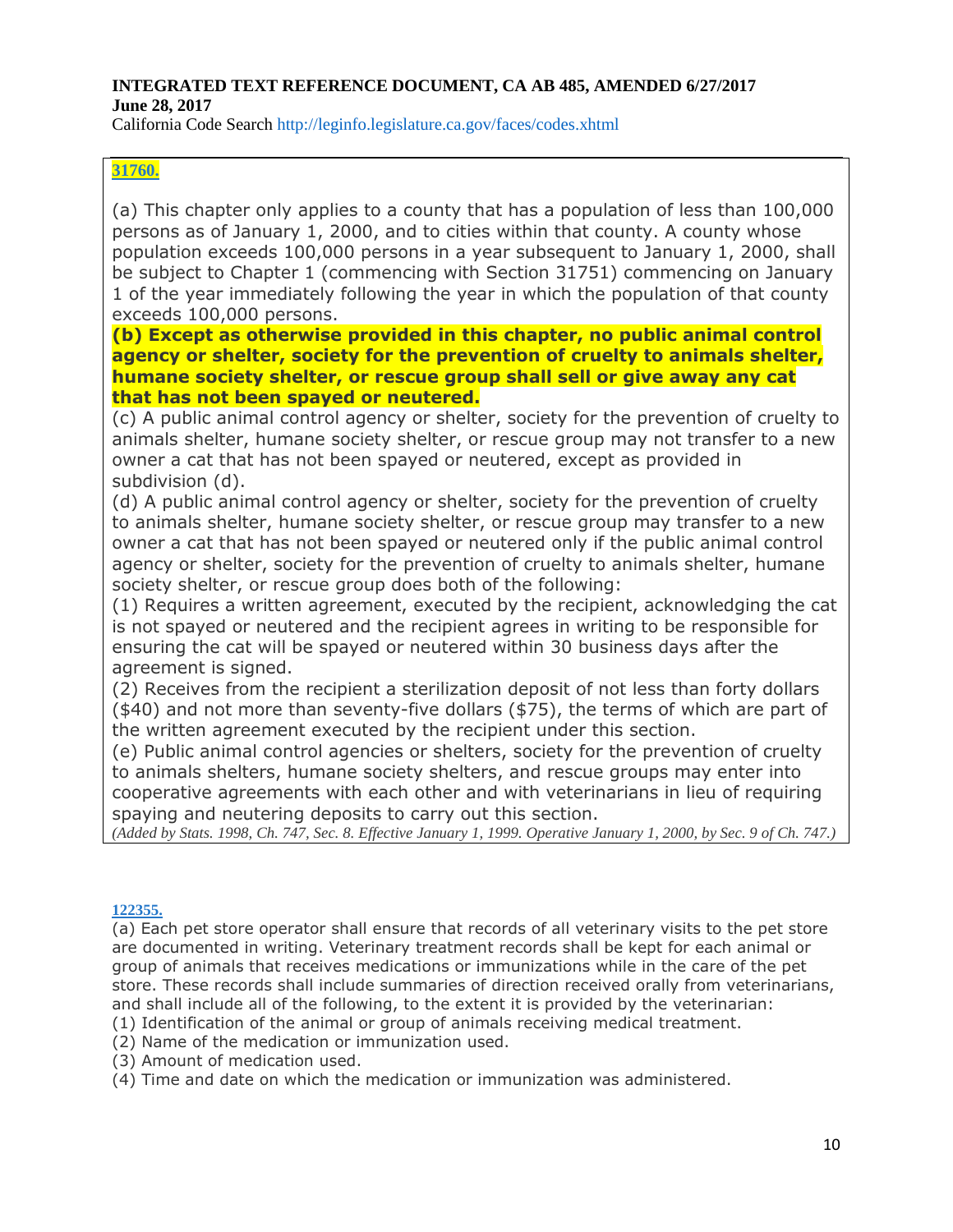California Code Search http://leginfo.legislature.ca.gov/faces/codes.xhtml

(b) Records required by subdivision (a) shall be made available, upon request, to a person who purchases a cat or dog, or any individually housed animal.

(c) The pet store shall provide to the purchaser of an animal at the time of sale information concerning the store's animal return policy, which shall be made available to customers either through in-store signs or handouts to customers. The pet store shall also provide to purchasers of cats, dogs, and all individually housed animals all of the following information: (1) Spay or neuter procedures performed on the animal.

(2) Vaccinations, medical treatment, and veterinary treatment administered to the animal during its stay in the store.

(3) Any identification device on the animal.

(4) With respect to dogs and cats, all information required to be disclosed under Section 122140. Sections 122356 and 122358 do not apply to a violation of Section 122140. (5) With respect to dogs, all information required to be disclosed under Sections 122190 and 122310. This information shall be contained in separate documents. Sections 122356 and 122358 do not apply to a violation of Section 122190 or 122310.

(6) With respect to birds, all information required to be disclosed under Section 122321. Section 122356 and Section 122358 do not apply to a violation of Section 122321.

(d) Each pet store operator shall maintain records for identification purposes of the person from whom the animals in the pet store were acquired, including that person's name, address, and telephone number, and the date the animal was acquired.

(e) All records required by this section shall be maintained by the pet store for two years from the date of disposition of the animal, and shall be made available upon request to appropriate enforcement officers exercising authority pursuant to Section 122356. (Added by Stats. 2007, Ch. 703, Sec. 3. Effective January 1, 2008. Section operative January 1, 2009, pursuant to *Section 122361.)*

# **[122356.](javascript:submitCodesValues()**

(a) An animal control officer, as defined in Section 830.9 of the Penal Code, a humane officer qualified pursuant to Section 14502 or 14503 of the Corporations Code, or a peace officer who detects a violation of Section 122351, subdivision (b) or (c) of Section 122353, paragraphs (3) or (4) of subdivision (b) of Section 122354, or Section 122355 shall issue a single notice to correct, which shall contain all of the following information:

(1) Specify each violation of this chapter found in the inspection.

(2) Identify the corrective action for each violation.

(3) Include a specific period of time during which the listed violation or violations must be corrected.

(b) After issuing a notice to correct pursuant to this section, the officer or another qualified officer of the issuing agency shall verify compliance with this chapter by conducting a subsequent investigation of the pet store in violation of this chapter within a reasonable period of time.

(c) An exact, legible copy of the notice to correct shall be delivered to the pet store operator at the time he or she signs the notice. In the alternative, the issuing agency may personally deliver the notice to the pet store operator within 48 hours of its issuance, excluding holidays and weekends. The signing of the notice is an acknowledgment of receipt, and does not constitute an admission of guilt.

(d) A pet store operator who fails to comply with a notice to correct is guilty of an infraction. (e) A pet store operator who violates the same provision of this chapter on more than one occasion within a 12-month period, at the same location, is not eligible to receive a notice to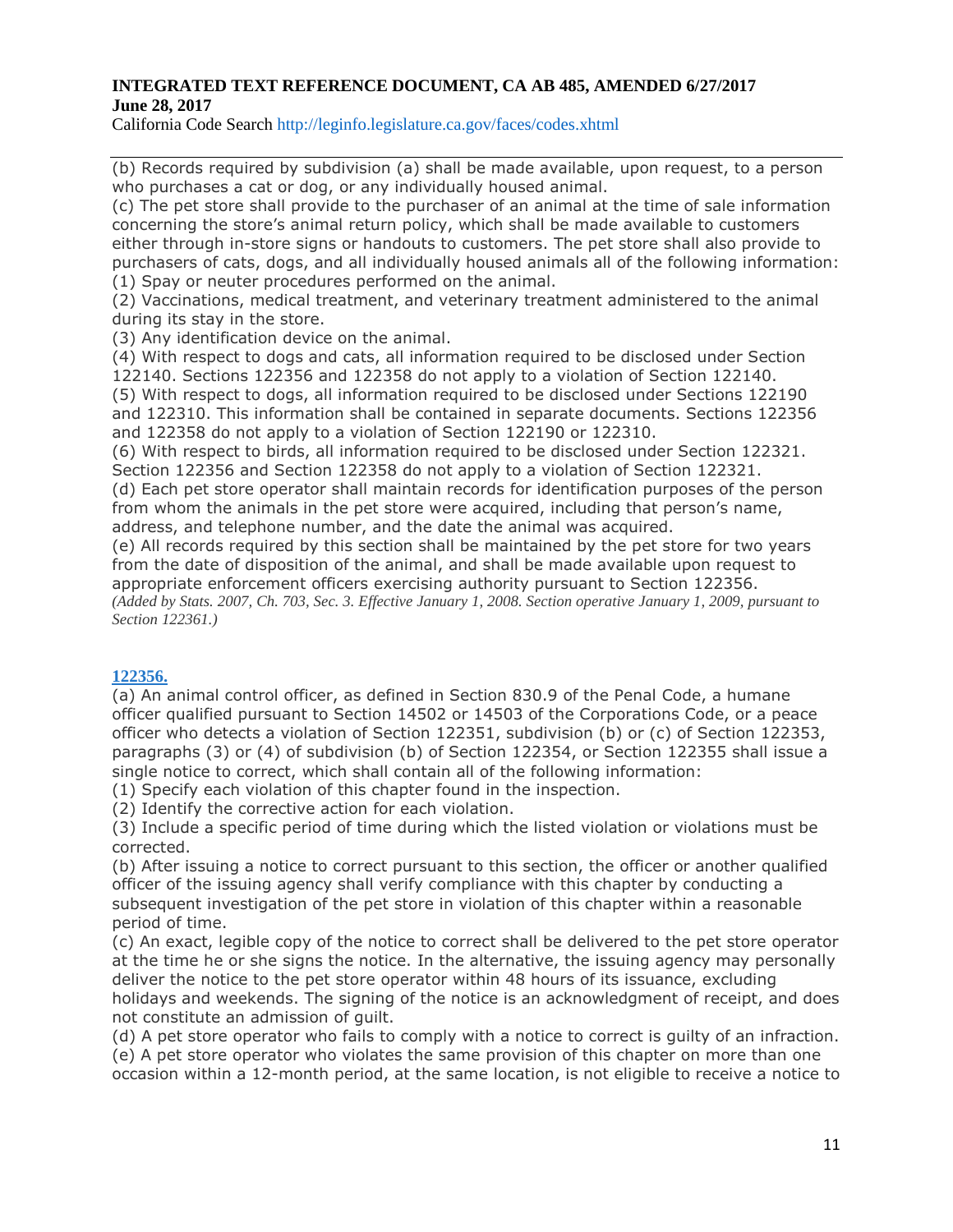California Code Search http://leginfo.legislature.ca.gov/faces/codes.xhtml

correct, and is guilty of an infraction on the second violation, and is guilty of a misdemeanor on the third or subsequent violation.

(f) Notwithstanding subdivision (a), a pet store operator is guilty of a misdemeanor if the pet store operator violates any provision listed in subdivision (a), and by doing so, the pet store operator causes or allows harm or injury to an animal, or allows an animal to be subject to an unreasonable risk of harm or injury.

(Added by Stats. 2007, Ch. 703, Sec. 3. Effective January 1, 2008. Section operative January 1, 2009, pursuant to *Section 122361.)*

# **June 27, 2017 - SEC. 3.**

Section 122357 of the Health and Safety Code is amended to read: **122357.**

A pet store operator who violates any provision of this chapter that is not specified in subdivision (a) of Section 122356 and is not proscribed by Section 122354.5 is guilty of a misdemeanor.

June 19 amendment clarifies that the existing Section 122356(a) offenses will remain correctable (criminal) infractions and the new Section 122354.5 is no longer criminal, civil penalties only (in order to avoid creating a new crime.)

#### **[122357.](javascript:submitCodesValues()**

A pet store operator who violates any provision of this chapter not specified in subdivision (a) of Section 122356 is guilty of a misdemeanor.

(Added by Stats. 2007, Ch. 703, Sec. 3. Effective January 1, 2008. Section operative January 1, 2009, pursuant to *Section 122361.)*

#### **[122358.](javascript:submitCodesValues()**

An infraction is punishable by a fine not to exceed two hundred fifty dollars (\$250) per violation. A misdemeanor is punishable by a fine not to exceed one thousand dollars (\$1,000) per violation. The court shall weigh the gravity of the offense in setting the penalty.

(Added by Stats. 2007, Ch. 703, Sec. 3. Effective January 1, 2008. Section operative January 1, 2009, pursuant to *Section 122361.)*

#### **[122359.](javascript:submitCodesValues()**

(a) Except as otherwise provided in Section 599 of the Penal Code, a pet store shall not offer any live animal as a prize or give away any animal as an inducement to enter any contest, game, or other competition.

(b) Except as otherwise provided in Section 597z of the Penal Code, a pet store shall not sell, offer for sale, trade, or barter any dog or cat that is under eight weeks of age. Except as otherwise provided in any other provision of law, dogs or cats over eight weeks of age may be sold, offered for sale, traded, or bartered only if the animal is weaned. Pet stores shall not sell any animal before it is weaned, except for animals intended to be used as food for other animals.

(Added by Stats. 2007, Ch. 703, Sec. 3. Effective January 1, 2008. Section operative January 1, 2009, pursuant to *Section 122361.)*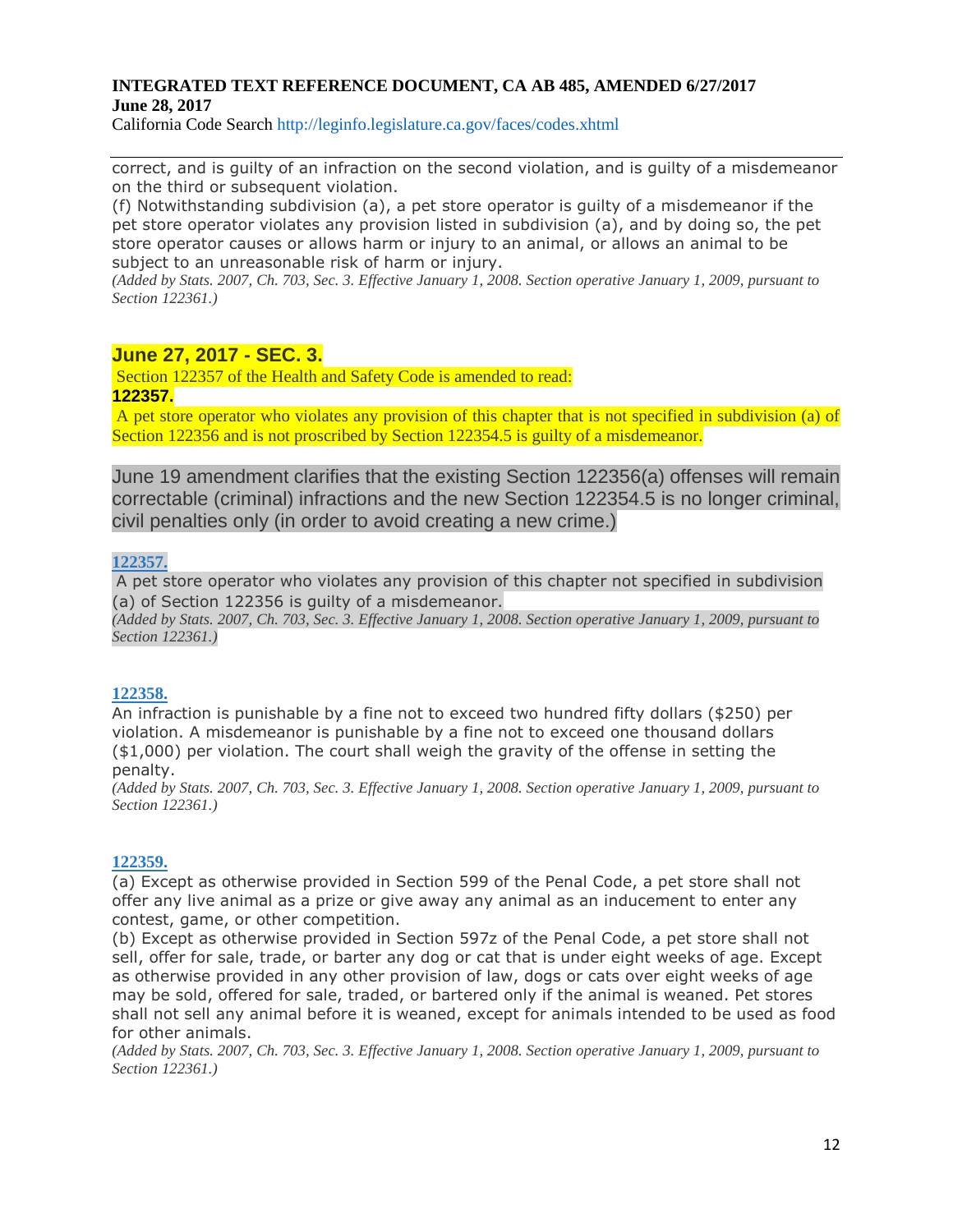California Code Search http://leginfo.legislature.ca.gov/faces/codes.xhtml

#### **[122360.](javascript:submitCodesValues()**

(a) Nothing in this chapter shall be construed to in any way limit or affect the application or enforcement of any other law that protects animals or the rights of consumers, including, but not limited to, the Lockyer-Polanco-Farr Pet Protection Act contained in Article 2 (commencing with Section 122125) of Chapter 5 of Part 6 of Division 105, or Sections 597 and 5971 of the Penal Code.

(b) Nothing in this chapter limits or authorizes any act or omission that violates Section 597 or 5971 of the Penal Code, or any other local, state, or federal law. The procedures set forth in this chapter shall not apply to any civil violation of any other local, state, or federal law that protects animals or the rights of consumers, or to a violation of Section 597 or 5971 of the Penal Code, which is cited or prosecuted pursuant to one or both of those sections, or to a violation of any other local, state, or federal law that is cited or prosecuted pursuant to that law.

(Added by Stats. 2007, Ch. 703, Sec. 3. Effective January 1, 2008. Section operative January 1, 2009, pursuant to *Section 122361.)*

#### **[122361.](javascript:submitCodesValues()**

This chapter shall become operative on January 1, 2009. (Added by Stats. 2007, Ch. 703, Sec. 3. Effective January 1, 2008. Note: This section prescribes a delayed operative *date (Jan. 1, 2009) for Chapter 9, commencing with Section 122350.)*

# **SECTION 1 amends Section 31753.of the following Chapter:**

# **FOOD AND AGRICULTURAL CODE - FAC DIVISION 14.5. REGULATION OF CATS [31751 - 31765]**

*( Division 14.5 added by Stats. 1970, Ch. 1303. )*

### **CHAPTER 1. Regulation of Cats Generally [31751 - 31754]**

*( Chapter 1 heading added by Stats. 1998, Ch. 747, Sec. 5. )* **31751.**

For the purposes of this division, each member of a litter of kittens, weaned or unweaned, shall be treated as an individual animal.

*(Amended by Stats. 2004, Ch. 253, Sec. 6. Effective January 1, 2005.)* **31751.3.**

(a) (1) Except as otherwise provided in subdivision (b), no public animal control agency or shelter, society for the prevention of cruelty to animals shelter, humane society shelter, or rescue group shall sell or give away to a new owner any cat that has not been spayed or neutered.

(2) For the purposes of this section, a "rescue group" is a for-profit or not-for-profit entity, or a collaboration of individuals with at least one of its purposes being the sale or placement of cats that have been removed from a public animal control agency or shelter, society for the prevention of cruelty to animals shelter, or humane shelter or that have been previously owned by any person other than the original breeder of that cat.

(b) (1) If a veterinarian licensed to practice veterinary medicine in this state certifies that a cat is too sick or injured to be spayed or neutered, or that it would otherwise be detrimental to the health of the cat to be spayed or neutered, the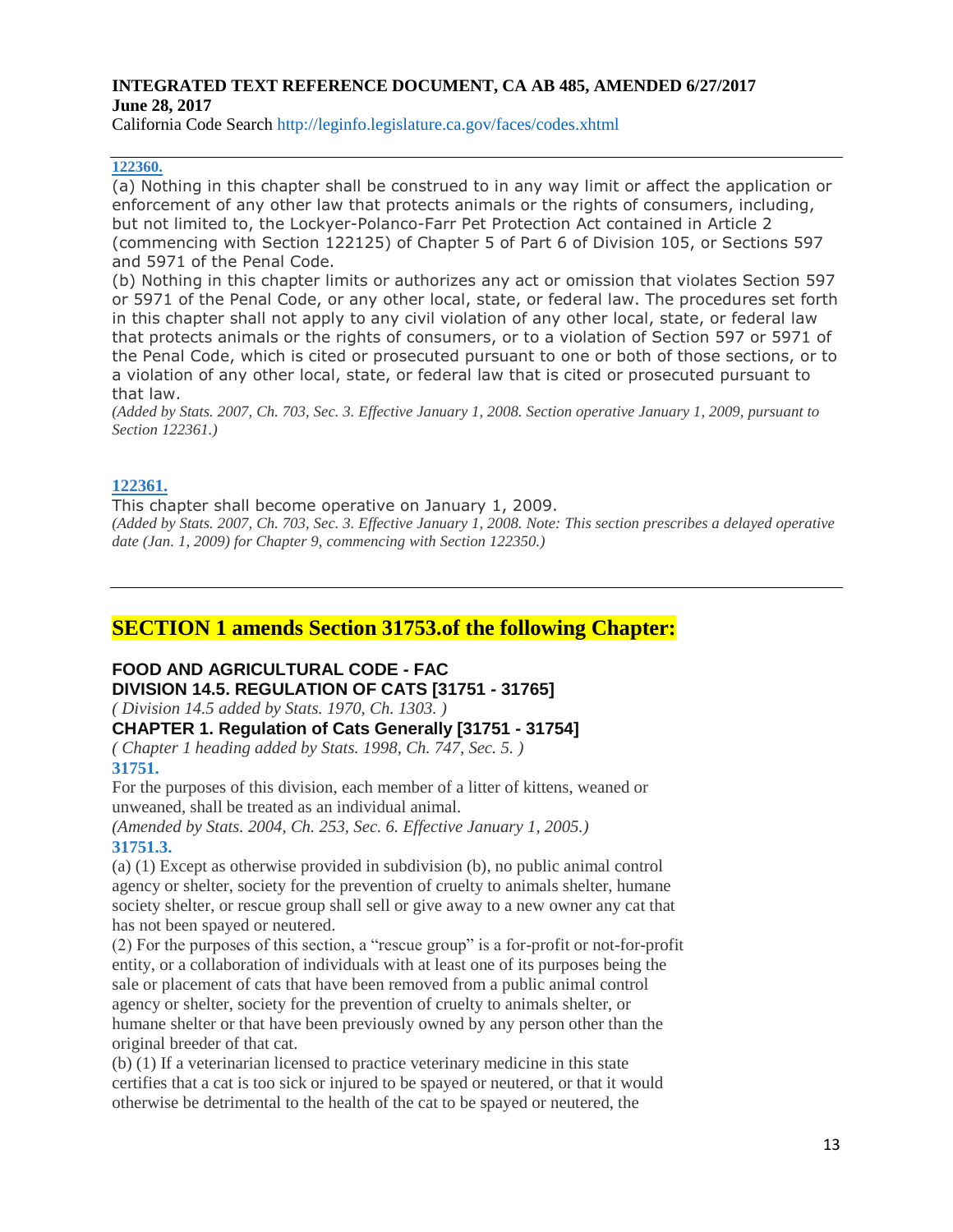California Code Search http://leginfo.legislature.ca.gov/faces/codes.xhtml

adopter or purchaser shall pay the public animal control agency or shelter, society for the prevention of cruelty to animals shelter, humane society shelter, or rescue group a deposit of not less than forty dollars (\$40), and not more than seventy-five dollars (\$75).

(2) The entity shall establish the amount of the deposit at the level it determines is necessary to encourage the spaying or neutering of cats.

(3) The deposit shall be temporary, and shall only be retained until the cat is healthy enough to be spayed or neutered, as certified by a veterinarian licensed to practice veterinary medicine in this state.

(4) The cat shall be spayed or neutered within 14 business days of that certification.

(5) The adopter or purchaser shall obtain written proof of spaying or neutering from the veterinarian performing the operation.

(6) If the adopter or purchaser presents proof of spaying or neutering to the entity from which the cat was obtained within 30 business days of obtaining the proof, the adopter or purchaser shall receive a full refund of the deposit.

(c) Public animal control agencies or shelters, society for the prevention of cruelty to animals shelters, humane society shelters, and rescue groups may enter into cooperative agreements with each other and with veterinarians in lieu of requiring spaying and neutering deposits to carry out this section.

(d) Any funds from unclaimed deposits made pursuant to this section, as it read on January 1, 1999, and any funds from deposits unclaimed after January 1, 2000, may be expended only for programs to spay or neuter cats and dogs, including agreements with a society for the prevention of cruelty to animals or a humane society or licensed veterinarian, to operate a program to spay or neuter cats and dogs.

(e) This section only applies to a county that has a population exceeding 100,000 persons as of January 1, 2000, and to cities within that county.

*(Amended (as added by Stats. 1998, Ch. 747, Sec. 6) by Stats. 2004, Ch. 253, Sec. 7. Effective January 1, 2005.)*

# **31751.5.**

Whenever a city or county requires cat license tags, any such tag shall be issued for one-half or less of the fee required for a cat, if a certificate is presented from a licensed veterinarian that the cat has been spayed or neutered. *(Added by Stats. 1973, Ch. 361.)*

# **31751.6.**

Any licensed cattery may be exempted pursuant to regulation or ordinance from any requirement to obtain a license tag for each cat within the cattery. *(Added by Stats. 1973, Ch. 361.)*

# **31751.7.**

(a) The owner of a nonspayed or unneutered cat that is impounded once by a city or county animal control agency or shelter, society for the prevention of cruelty to animals, or humane society, shall be fined thirty-five dollars (\$35) on the first occurrence, fifty dollars (\$50) on the second occurrence, and one hundred dollars (\$100) for the third or subsequent occurrence. These fines are for unneutered impounded animals only, and are not in lieu of any fines or impound fees imposed by any individual city, county, public animal control agency or shelter, society for the prevention of cruelty to animals shelter, or humane society shelter.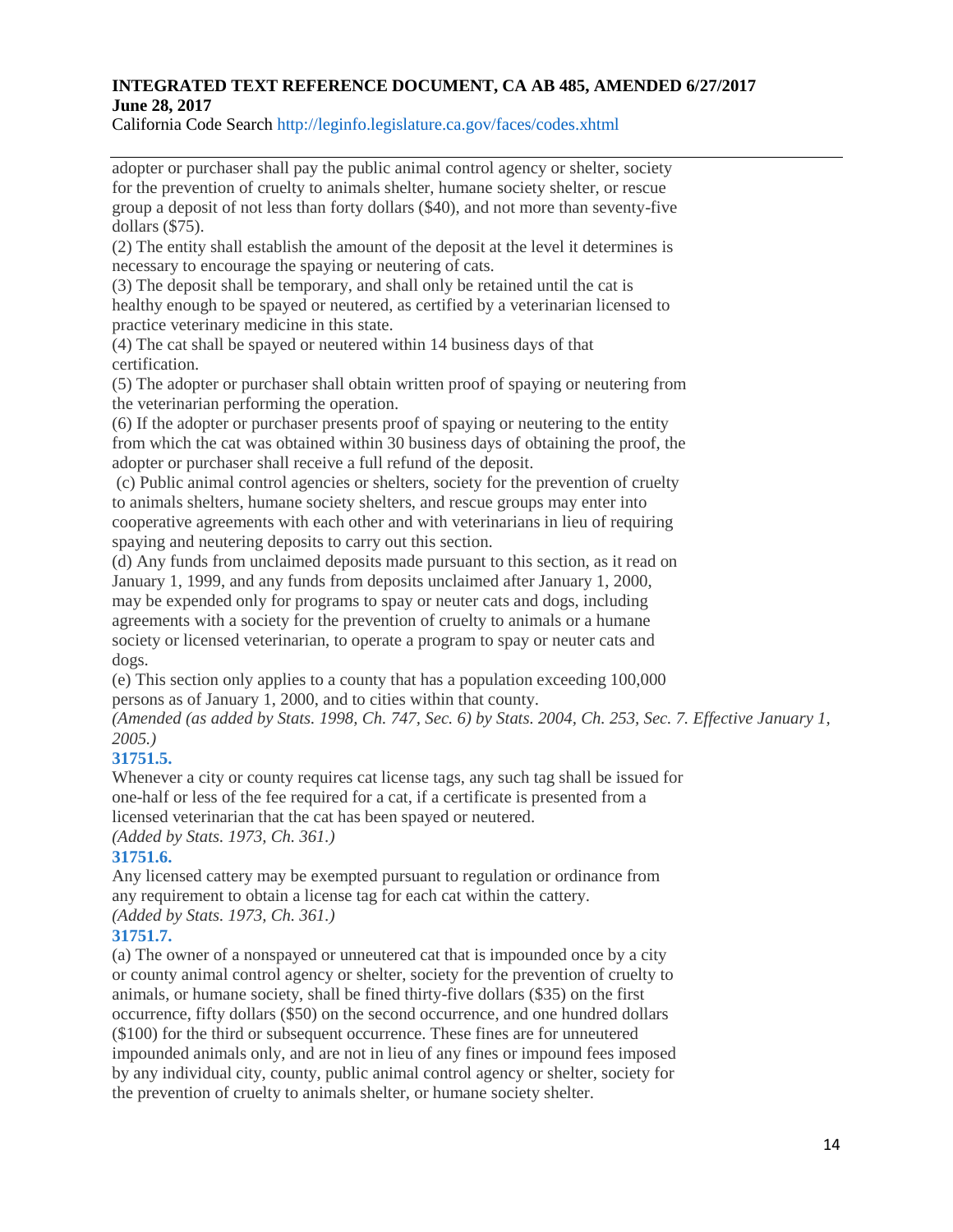California Code Search http://leginfo.legislature.ca.gov/faces/codes.xhtml

(b) An animal control officer, humane officer, police officer, peace officer, or any agency authorized to enforce the Penal Code may write citations with a civil penalty stated in an amount corresponding to the violation as provided in subdivision (a). The fines shall be paid to the local municipality or public animal control agency or shelter, society for the prevention of cruelty to animals shelter, or humane society shelter. Any funds collected under this section shall be expended for the purpose of humane education, programs for low cost spaying and neutering of cats, and any additional costs incurred by the animal shelter in the administration of the requirements of this division.

(c) Local ordinances concerning the adoption or placement procedures of any public animal control agency or shelter, society for the prevention of cruelty to animals shelter, humane society shelter, or rescue group shall be at least as restrictive as this division.

(d) This section applies to each county and cities within each county, regardless of population.

(e) No city or county, society for the prevention of cruelty to animals, or humane society is subject to any civil action by the owner of a cat that is spayed or neutered in accordance with this section.

*(Amended by Stats. 2004, Ch. 253, Sec. 9. Effective January 1, 2005.)* **31752.**

(a) The required holding period for a stray cat impounded pursuant to this division shall be six business days, not including the day of impoundment, except as follows:

(1) If the public or private shelter has made the cat available for owner redemption on one weekday evening until at least 7 p.m. or one weekend day, the holding period shall be four business days, not including the day of impoundment. (2) If the public or private shelter has fewer than three full-time employees or is not open during all regular weekday business hours, and if it has established a procedure to enable owners to reclaim their cats by appointment at a mutually agreeable time when the public or private shelter would otherwise be closed, the holding period shall be four business days, not including the day of impoundment. Except as provided in Sections 17006 and 31752.5, stray cats shall be held for owner redemption during the first three days of the holding period, not including the day of impoundment, and shall be available for owner redemption or adoption for the remainder of the holding period.

(b) Except as provided in Section 17006, any stray cat that is impounded pursuant to this division shall, prior to the euthanasia of that animal, be released to a nonprofit, as defined in Section 501(c)(3) of the Internal Revenue Code, animal rescue or adoption organization if requested by the organization prior to the scheduled euthanasia of that animal. In addition to any required spay or neuter deposit, the public or private shelter, at its discretion, may assess a fee, not to exceed the standard adoption fee, for animals adopted or released. The public or private shelter may enter into cooperative agreements with any animal rescue or adoption organization.

(c) During the holding period required by this section and prior to the adoption or euthanasia of a cat impounded pursuant to this division, a public or private shelter shall scan the cat for a microchip that identifies the owner of that cat and shall make reasonable efforts to contact the owner and notify him or her that his or her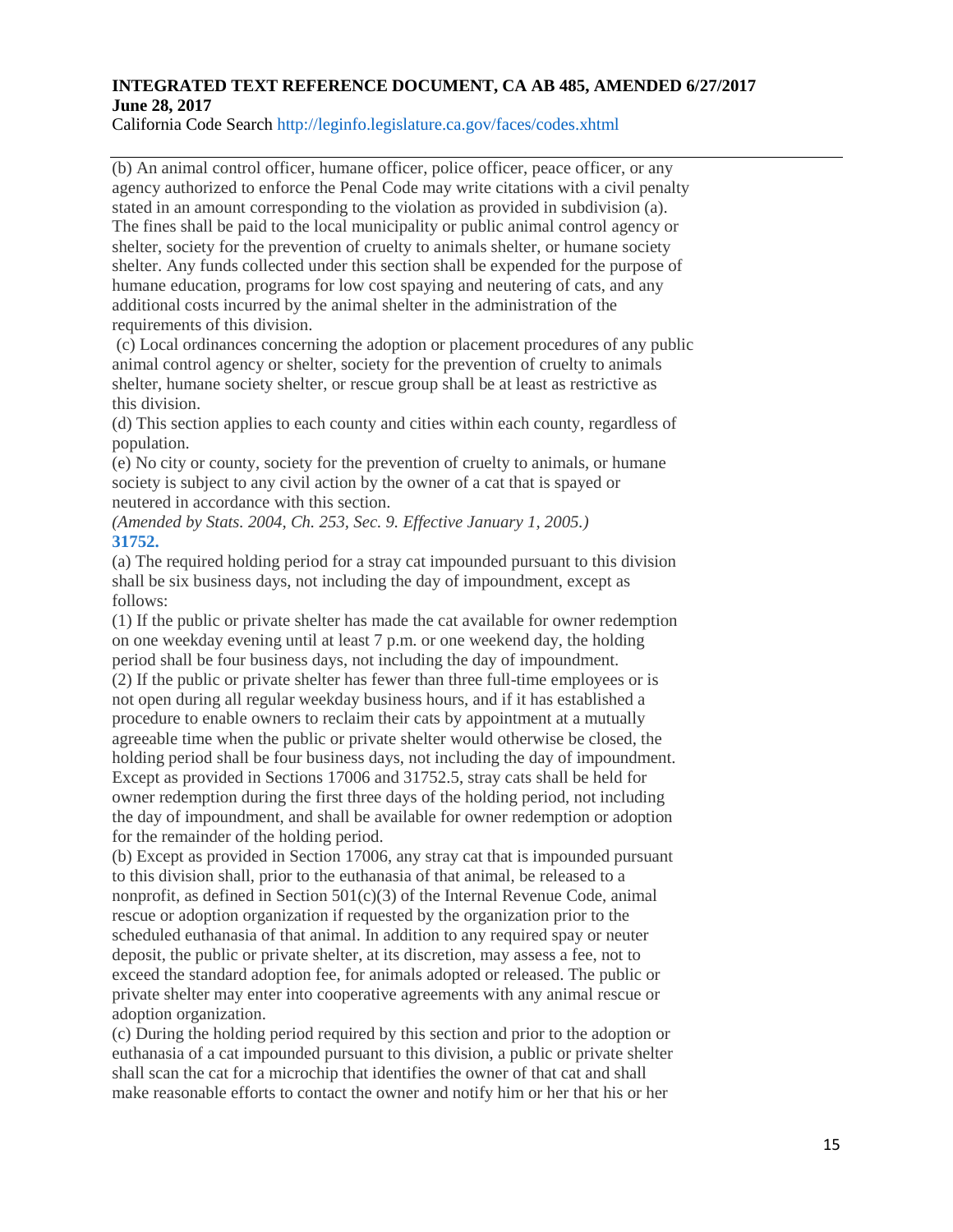California Code Search http://leginfo.legislature.ca.gov/faces/codes.xhtml

cat is impounded and is available for redemption.

(d) As used in this division, a "business day" includes any day that a public or private shelter is open to the public for at least four hours, excluding state holidays. *(Amended by Stats. 2011, Ch. 97, Sec. 5. Effective January 1, 2012.)* **31752.2.**

(a) Upon relinquishment of a cat to a public or private shelter, the owner of that cat shall present sufficient identification to establish his or her ownership of the cat and shall sign a statement that he or she is the lawful owner of the cat.

(b) Any person who provides false information pursuant to this subdivision about his or her ownership of the cat shall be liable to the true owner of the cat in the amount of one thousand dollars (\$1,000).

*(Added by Stats. 2000, Ch. 567, Sec. 4. Effective January 1, 2001.)* **31752.5.**

(a) The Legislature finds and declares the following:

(1) Domestic cats' temperaments range from completely docile indoor pets to completely unsocialized outdoor cats that avoid all contact with humans.

(2) "Feral cats" are cats with temperaments that are completely unsocialized, although frightened or injured tame pet cats may appear to be feral.

(3) Some people care for or own feral cats.

(4) Feral cats pose particular safety hazards for shelter employees.

(5) It is cruel to keep feral cats caged for long periods of time; however, it is not always easy to distinguish a feral cat from a frightened tame cat.

(b) For the purposes of this section, a "feral cat" is defined as a cat without owner identification of any kind whose usual and consistent temperament is extreme fear and resistance to contact with people. A feral cat is totally unsocialized to people. (c) Notwithstanding Section 31752, if an apparently feral cat has not been reclaimed by its owner or caretaker within the first three days of the required holding period, shelter personnel qualified to verify the temperament of the animal shall verify whether it is feral or tame by using a standardized protocol. If the cat is determined to be docile or a frightened or difficult tame cat, the cat shall be held for the entire required holding period specified in Section 31752. If the cat is determined to be truly feral, the cat may be euthanized or relinquished to a nonprofit, as defined in Section  $501(c)(3)$  of the Internal Revenue Code, animal adoption organization that agrees to the spaying or neutering of the cat if it has not already been spayed or neutered. In addition to any required spay or neuter deposit, the pound or shelter, at its discretion, may assess a fee, not to exceed the standard adoption fee, for the animal released.

*(Added by Stats. 1998, Ch. 752, Sec. 14. Effective January 1, 1999.)*

# **SECTION 1.**

Section 31753 of the Food and Agricultural Code is amended to read: **31753.**

A rabbit, guinea pig, hamster, potbellied pig, bird, lizard, snake, turtle, or tortoise that is legally allowed as personal property and that is impounded in a public or private shelter shall be held for the same period of time, under the same requirements of care, and with the same opportunities for redemption and adoption by new owners or nonprofit, as defined in Section  $501(c)(3)$  of the Internal Revenue Code, animal rescue or adoption organizations as provided for cats and dogs. The public or private shelter may enter into cooperative agreements with animal rescue or adoption organizations regarding rabbits that are equivalent to those cooperative agreements authorized in Section 31108 regarding dogs and Section 31752 regarding